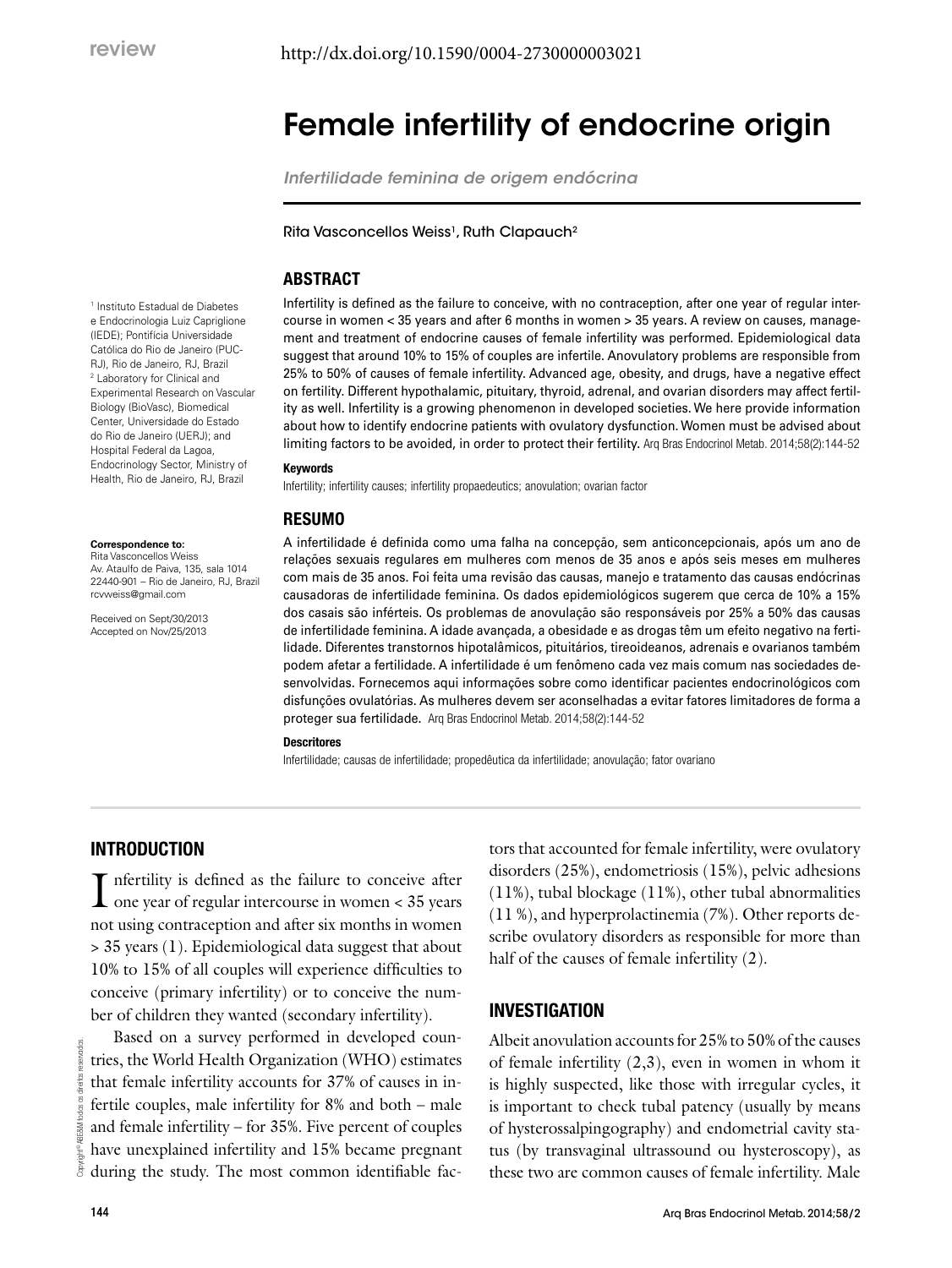factors should be promptly investigated by means of at least one spermogram. Assessment of multiple causes is especially important in women of more advanced age, in which investigation should be shortened in order not to delay treatment. The main factors to be addressed in the infertile couple are presented in figure 1.

Ovarian fators comprise (i) anovulation, (ii) ovulation with luteal insufficiency, when progesterone secretion by the corpus luteum is not enough to maintain endometrial stability until HCG production is settled  $(4)$ ; and  $(iii)$  luteinized non-ruptured follicule syndrome (LUF), when the follicle develops to its maturity, but remains in the ovary without rupture, and there it undergoes luteinization, being able to produce progesterone. In this situation, secretory changes occur in the mucus, and vaginal cytology; and progesterone levels are consistent with ovulation. Effectively, however, no oocyte is released to the tubes. All these three modalities will be here referred to as ovulatory dysfunctions.



Figura 1. Infertility causes and evaluation. Female causes: (A) Ovarian fator; (B) Tubo-peritoneal fator; (C) Uterine fator; (D) Cervical fator.

## OVULATION PROPAEDEUTICS

#### History and physical exam

Regular cycles, low abdominal pain in the middle of the cycle for a few hours and abundant mucus, all suggest ovulation. However, up to 10% of women with these features turn out to be anovulatory (5), or to have luteal insufficiency. Complete anamnesis, comprising menarchal age, menstrual pattern since the first two years after menarche, contraceptive use, previous pregnancies and outcomes, hirsutism, acne, galactorrhea, weight changes and hot flashes should be considered. Physical exam should include polycystic ovary syndrome (PCOS) stigmata, as well as goiter or Turner syndrome features. Breast and genital examination ensure normal sexual development, and may provide an estimation of estrogenic status.

One or more of the methods below are employed to detect ovulation (6):

#### Cervical mucus

Women with ovulatory cycles show clear, smooth, slippery mucus of increasing volume when getting closer to the mid-cycle (oestrogenic mucus), in parallel to estrogen rise and the ovulatory peak. After ovulation, viscosity increases and mucus becomes sticky, grainy, and tacky (gestagenic mucus). During the genital exam, it is possible to collect a sample of the mucus and let it dry on a slide to be examined in a microscope at low magnification: a typical pattern, resembling fern leaves can be observed in estrogenic mucus.

Hypoestrogenic women show little or no mucus during the genital exam, together with a pale mucosa. Anovulatory PCOS patients, on the contrary, show the same pattern of estrogenic mucus all over their cycle.

Nowadays, personal devices, which are in fact mini microscopes, using saliva instead of cervical mucus, may act like monitors of the ovulation period. Women seeking pregnancy put saliva samples on the device across their cycle. Samples dry and are magnified by the lens, showing the same ferning pattern present in cervical mucus when estrogen levels are high, allowing women to detect their possible period of ovulation.

Limiting factors for mucus analysis in detecting ovulation are genital infecctions and LUF, among others.

## Hormonal cytology

A vaginal Papanicolau stained smear show flat, scattered, and eosinophilic cells in the follicular phase. When ovulation occurs, cells become closer to each other and basophilic. LUF is also a limitation for this method.

#### Basal body temperature

Progesterone secretion during luteal phase increases body temperature in 0.3 a 0.5 degrees Celsius. However, infections and even stress can alter body temperature as well, making this indirect method also limited for ovulation confirmation nowadays.

Copyright© ABE&M todos os direitos reservados.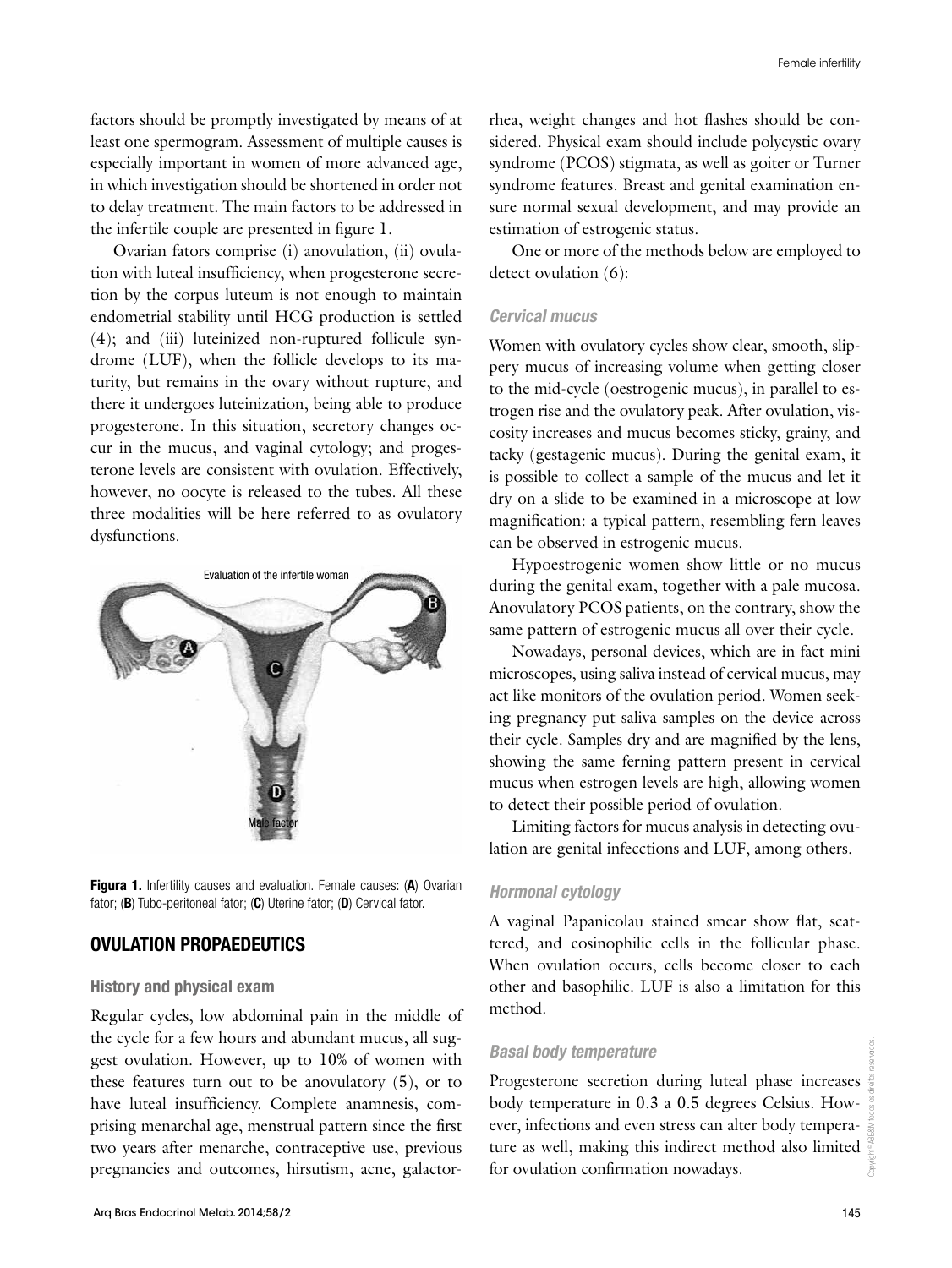## Hormonal dosages

Blood and urinary dosages may be performed in order to assess ovulation, in two or more moments of the cycle:

- Early follicular phase  $(2<sup>nd-5<sup>th</sup></sup> day)$ : FSH and inhibin B levels may show the likelihood of ovulation, especially in older women candidates for *in vitro* fertilization (IVF). FSH levels > 10 IU/L are considered predictive of poor pregnancy outcome, and >18 IU/L were reported as resulting in no live births (7), the same happening with inhibin B levels  $< 45$  pg/mL  $(8)$ .
- Mid cycle: LH peaks before ovulation, achieving two to fourfold above baseline levels. Ovulation usually occurs 28-36 hours after the beginning of LH rise, and 8-20 hours after the LH peak. Estrogen levels, as well as those of FSH and progesterone, rise steadly from the follicular phase and reach an ovulatory peak. For monitoring purposes, LH peak can be measured in the blood, together with estrogen levels in assisted reproduction cycles of low complexity. LH surge can also be identified by the patient with the help of ovulation prediction urinary test kits, which come with five to seven sticks sensible to LH surge detection. Typically, the patient places the stick into urine flow once a day, and when LH increases, the stick changes its colour, just like pregnancy urinary tests. Positive predictive values for follicular collapse within 24 or 48 hours after a positive urine LH test were first described as 73 and 92%, respectively (9). When different LH kits were compared, the lowest level detected as positive ranged from 25.5 mIU/mL to 48.7 mIU/mL. Follicular collapse occurred within 24 hours of the urinary LH peak in 80% and by 48 hours in 20% of the women analyzed (10).
- Luteal phase: progesterone levels in the midluteal phase (7 days before the next menstrual period, or 8 days after ovulation)  $<$  3 ng/mL imply in anovulation, and > 10 ng/mL imply in proper ovulation. Values between 3 and 10 ng/mL suggest luteal insufficiency but can also be caused by ovulation in a different day than originally presumed, if the cycle is not being monitored.

Like the other methods described before, LH detection kits and progesterone luteal levels are not able to identify anovulation in the LUF syndrome.

## Serial transvaginal ultrassound (US)

This is the gold standard, most precise method for the evaluation of ovulation, where direct visualization of follicular development is possible. It is usually performed from the  $9-10<sup>th</sup>$  day of the cycle up to ovular rupture. It is also the only method able to detect LUF syndrome. The addition of dopplerfluxometry elicits corpus luteum evaluation (11). The association between hormonal dosages and US monitoring confers even more accuracy in analyzing anatomical and functional ovulation parameters. Serial US should be performed by a doctor experienced in ovulation monitoring, and ideally by the same person, because follicule measures can vary from observer to observer. In general, follicles grow 1-2 mm per day and are mature, prone to rupture when measuring 18-24 mm. Cumulus oophorus visualization may further predict ovulation (12), as well as a endometrial thickness around 10 mm, and a three-fold ovulatory pattern.

The methods for monitoring ovulation, which can be employed in association, are shown in table 1.

## CAUSES OF OVULATORY DYSFUNCTION

## Genetic factors

Genetic factors contribute to risk of many common diseases affecting reproduction and fertility, including endometriosis, uterine fibroids, age at menarche, and age at menopause (13).

## Modifiable factors

Knowledge about the effects of modifiable factors that affect fertility, such as age, obesity, smoking, and time of intercourse was questioned among women aged 18 to 45 years who wished to have a child or another child now or in the future. The majority of the respondents underestimated, by about 10 years, the age at which male and female fertility starts to decline. Female fertility starts to decline before age 35, and male fertility starts to decline before age 45. Most women were aware that obesity and smoking affect fertility. They clearly presented an inadequate knowledge of when, during the menstrual cycle, a woman is most likely to conceive (14,15).

Factors that modify the risk of infertility can be prevented with awareness of these important issues. The proportion of women who are intentionally delaying

Copyright© ABE&M todos os direitos reservados.

Š

eservadas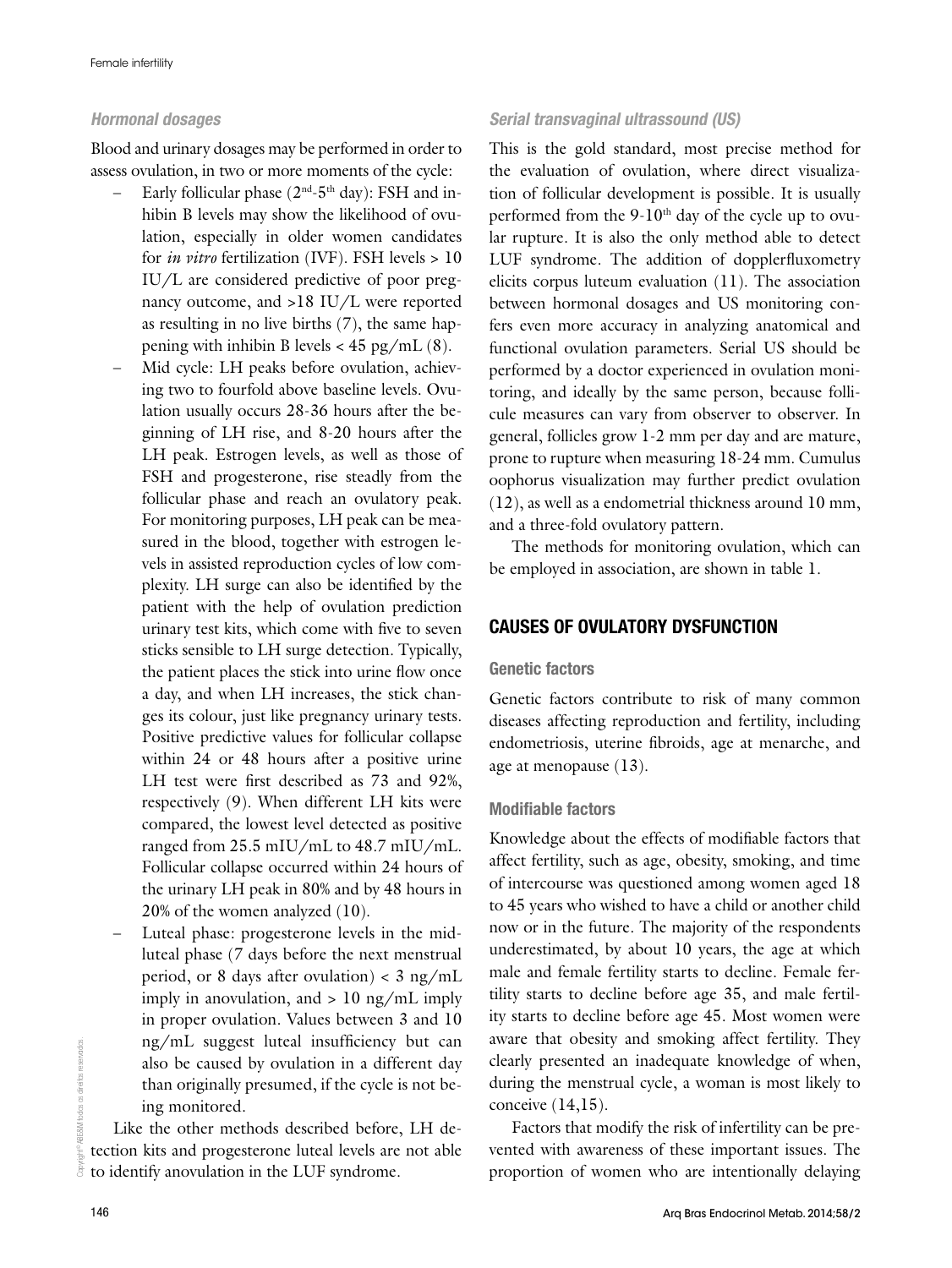Table 1. Methods of assessing ovulation

| Phase of the cycle and days*                                        | Method                                  | <b>Results suggesting ovulation</b>                                                                                             |
|---------------------------------------------------------------------|-----------------------------------------|---------------------------------------------------------------------------------------------------------------------------------|
| Early follicular phase $(2^{nd} - 5^{th}$ day)                      | FSH and inhibin B levels                | $FSH < 10$ IU/L and inhibin B levels $> 45$ pg/mL                                                                               |
| Follicular phase – ovulation<br>$(9th$ day – up to expected result) | Analysis of cervical mucus or saliva    | Clear, smooth, and slippery mucus of increasing volume with ferning<br>pattern closer to ovulation                              |
|                                                                     |                                         |                                                                                                                                 |
|                                                                     | Hormonal cytology                       | Flat, scattered and eosinophilic cells in the follicular phase become<br>closer to each other and basophilic near ovulation     |
|                                                                     | Basal body temperature                  | Increases in 0.3 a 0.5°C body temperature after progesterone<br>secretion upon ovulation                                        |
|                                                                     | Serial transvaginal ultrassound (US)    | Follicles grow 1-2 mm per day and are mature when measuring<br>18-24 mm. Visualization of follicular disappearance is mandatory |
| Ovulatory phase (12 <sup>th</sup> -15 <sup>th</sup> day)            | Urinary test kits for LH peak detection | Ovulation usually occurs 8-20 hours after LH peak                                                                               |
| Mid-luteal phase (8 days after ovulation)                           | Progesterone levels                     | Progesterone levels $> 10$ ng/mL imply proper ovulation                                                                         |

pregnancy beyond the age of 35 years has increased greatly in the past decades because of the clash between the optimal biological period for women to have children with obtaining additional education and building a career. Delayed childbearing is rarely a conscious choice, and women are unaware that, at present, with the exception of oocyte cryopreservation and egg donation, assisted reproductive technology has no answer yet to age-related decline in female fertility (15).

Obesity has grown to epidemic proportions. Currently, nearly half of the reproductive-age women are overweight or obese. There seems to be a strong association between increased body mass index, lower pregnancy and live birth rates and increased rate of miscarriage. Coexisting factors, such as age and PCOS status have also been blamed for these adverse effects. Unfavorable ovarian stimulation characteristics, such as increased gonadotropin consumption, fewer selected follicles, and lower number of retrieved oocytes have been observed in obese women undergoing assisted reproductive technologies. The mechanisms underlying those adverse outcomes, whether ovarian or endometrial, remain to be clarified (16).

Active smoking is associated with reduced ovarian reserve, as reflected by decreased antral follicle count (AFC) and serum anti-Müllerian hormone (AMH) levels, and leads to poor prognosis in IVF cycles, whatever stimulation protocol used. Passive smoking results in the development of embryos of poorer quality. Among women in reproductive age, an active campaign should be carried out against nicotine on behalf of their fertility and future maternity (17).

## Endocrine disorders

Many endocrine conditions lead to ovulatory dysfunction and infertility:

#### Hypothalamic amenorrhea

Hypothalamic amenorrhea results from a change in the normal pattern of episodic secretion of the GnRH pulse generator, with ovulation failure and amenorrhea. It can be due to congenital GnRH deficiency, hypothalamic lesions, or it may be functional. A practical definition of functional hypothalamic amenorrhea (HA) is the absence of menstrual cycles for more than 6 months without evidence of anatomic or organic abnormalities, thus being a diagnosis of exclusion. Three main types have been recognized: stress, weight loss, and exercise. Underweight is not a prerequisite for diagnosis (18-20).

Leptin appears to play an important role in regulating hypothalamic function, as leptin administration has been shown to induce GnRH pulsatility and menstruation. Rare genetic mutations (FGFR1, PROKR2, GN-RHR, and KAL1) may contribute to the varied susceptibility of women to the functional changes in GnRH secretion that characterizes HA (2).

## Functional pituitary adenomas

#### *Prolactinomas*

Prolactinomas are the most common pituitary tumors, but not the sole cause of hyperprolactinemia. The clinical picture varies from menstrual abnormalities, galactorrhea, or regular cycles with infertility. The secretion

Copyright© ABE&M todos os direitos reservados.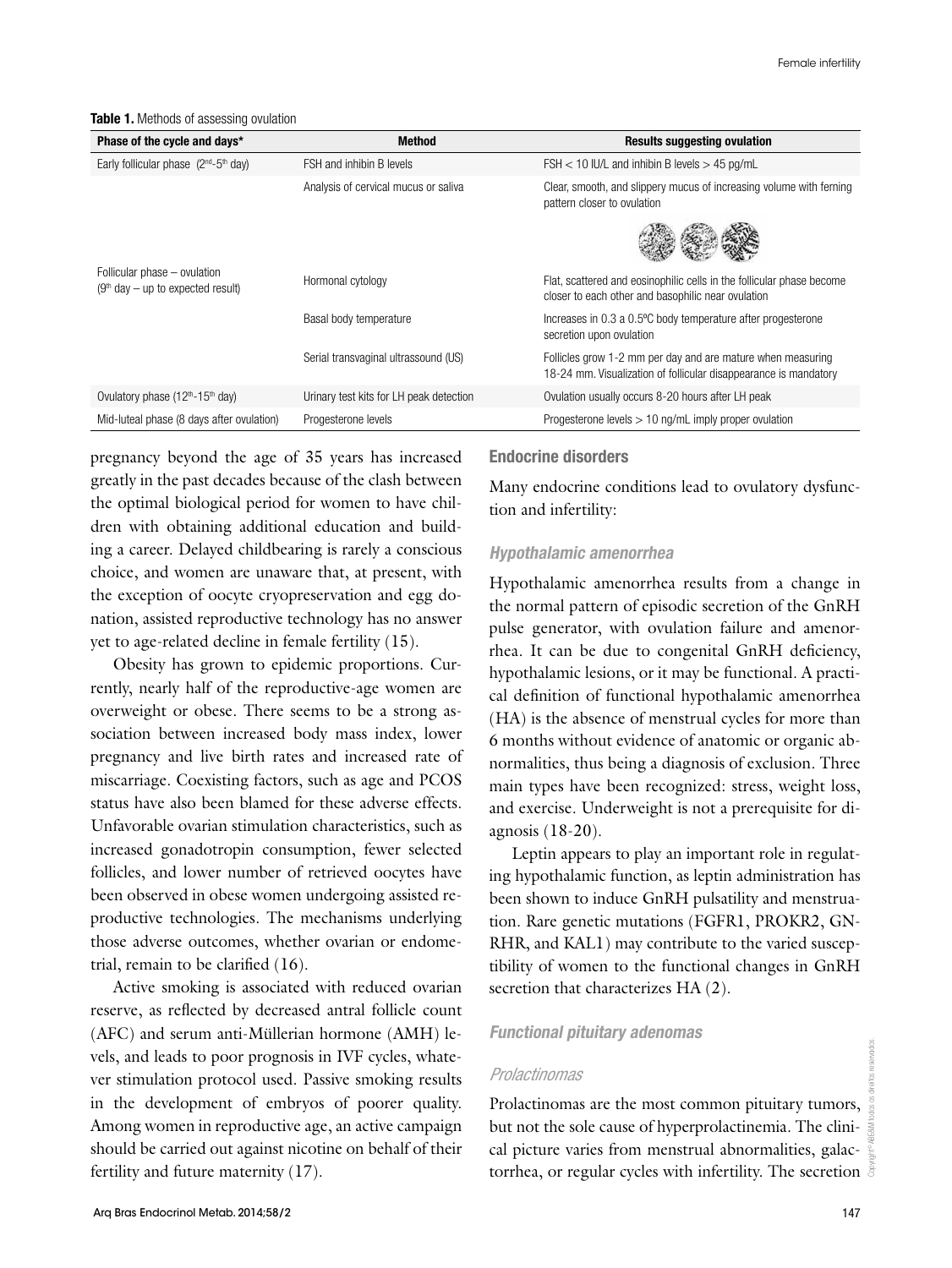of GnRH is abnormal in these patients. When pulsatilie GnRH is administered, restoration of ovulatory cycles has been described.

It is recommended that serum prolactin is measured twice before sellar imaging is requested, particularly in women with borderline levels  $( $50 \text{ ng/mL}$ ) (21).$ 

## *Acromegaly*

Menstrual dysfunction and decreased fertility are present in 50% of women with acromegaly. The reason may be:

- Pituitary effects, such as destruction or compression of gonadotroph cells; hyperprolactinemia due to mixed GH-Prolactin adenoma; and pituitary stalk compression resulting in hypothalamic-pituitary-ovarian axis dysfunction.
- Polycystic ovary syndrome direct effect of excessive GH/IGF-I secretion on the ovaries or secondary to GH induced insulin resistance  $(2,22)$ .

## *Cushing's disease*

Menstrual dysfunction and decreased fertility are common findings in this syndrome. Many features of Cushing syndrome are comparable to those observed in PCOS, such as obesity, low Sex Hormone Binding Protein (SHBG), increased androgens, and hirsutism. Several explanations have been put forward:

- Acyclic conversion of adrenal androgen to estrogen in fat cells together with obesity would lead to inappropriate acyclic feedback to the hypothalamic-pituitary axis.
- Hypercortisolemia can block GnRH release resulting in low estrogen levels.
- High levels of CRH and ACTH may affect the hypothalamic-pituitary secretion of GnRH and LH, as suggested by hypothalamic chronic anovulation (23).

## Thyroid disorders

## *Hiperthyroidism*

The prevalence of primary or secondary infertility associated with hyperthyroidim was described to be 5.8% (24). Nowadays, the prevalence of irregular cycles is 21.5% compared with what had been previously described (50%), due to earlier detection and treatment of hyperthyroidism.

Copyright© ABE&M todos os direitos reservados. Thyrotoxicosis results in increased serum levels of SHBG and estradiol (E2) compared to those in euthyroid women. The high levels of E2 may be explained by:

- Increased levels of SHBG.
- Increased levels of testosterone and androstenedione, as well as its raised conversion rate to E2.

In patients with Graves's disease, it was shown that LH secretion was also increased, and that this feature normalized after using antithyroid drugs.

If a patient is treated with the average dose of radioactive iodine (370 MBq), it is important to point out that no significant damage effect on gonads is expected. It is advised that conception is avoided until 6 months after administration, in order to be sure no hypothyroidism developed after <sup>131</sup>I, since the later may impair pregnancy outcome (2,25).

# *Hypothyroidism*

The real prevalence of infertility in hypothyroidism is unknown. Early miscarriages rates are increased, together with fertility difficulties. The main changes explaining infertility in patients with hypothyroidism are (26):

- Altered peripheral estrogen metabolism: decreased clearance of androstenedione and estrone, and increase in peripheral aromatization to testosterone and estradiol. As plasma-binding activity of SHBG is decreased, the result is a decrease in total plasma concentrations of both testosterone and E2, although their unbound fractions are increased. This feature normalizes when euthyroid state is achieved.
- Hyperprolactinemia, due to TRH hypothalamic secretion.
- Defects in hemostasis, resulting in polymenorrhea and menorrhagia, explained by decreased levels of factors VII, VIII, IX, and XI.
- Disturbances in GnRH secretion that result in abnormal pulsatile release of LH, and a blunted or delayed response to GnRH.

## *Subclinical hypothyroidism*

According to the Endocrine Society (27), studies are now focusing on the potential impact of subclinical hypothyroidism and subclinical hyperthyroidism on maternal and fetal health, the association between miscarriage and preterm delivery in euthyroid women positive for anti-thyroperoxidase (TPO) and/or antithyroglobulin (Tg) antibodies, and the prevalence and long-term impact of postpartum thyroiditis.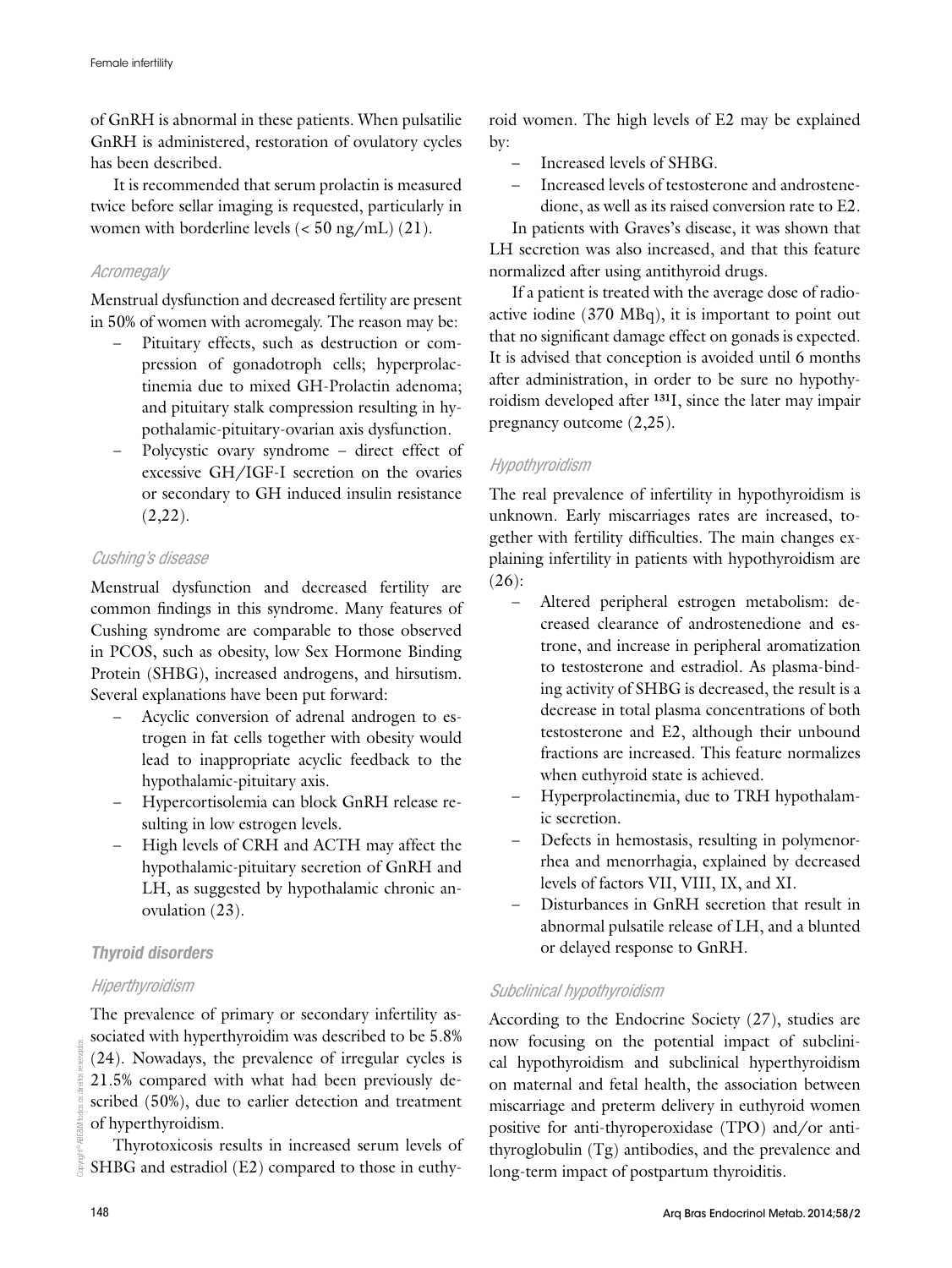Ten to 20% of all pregnant women in the first trimester of pregnancy are positive for TPO or Tg antibodies, and are euthyroid. Sixteen percent of the women who are euthyroid and positive for TPO or Tg antibodies in the first trimester will develop a TSH that exceeds 4.0 mIU/L by the third trimester, and up to 50% of women who are positive for TPO or Tg antibodies in the first trimester will develop postpartum thyroiditis. The American Thyroid Association (ATA) recommends the following TSH reference ranges during pregnancy  $(28)$ : first trimester:  $0.1-2.5$  mIU/L; second trimester: 0.2–3.0 mIU/L; third trimester: 0.3–3.0 mIU/L.

## Adrenal disorders

#### *Congenital adrenal hyperplasia*

Congenital adrenal hyperplasia (CAH) due to P450c21 (21-hydroxylase) deficiency is a common autosomal recessive disorder due to mutations in the *CYP21A2*  gene. Irregular menses are common in females with CAH, with amenorrhea being more frequent in patients with Salt Wasting (SW) and Simple Virilizing (SV) forms. The number of pregnancies among women with CAH is related to the severity of the mutation.

Women with Non-Classical Congenital Adrenal Hyperplasia (NCAH) often present reduced fertility due to secondary PCOS and hyperandrogenism, which inhibit the normal hormonal cycle resulting in anovulation. Reports in women with classical CAH suggest that elevated progesterone concentrations play an important role in preventing menstrual cyclicity and fecundity. Likewise, persistently elevated levels of progesterone during the follicular phase in women with NCAH may interfere with the quality of cervical mucus, preventing sperm penetration. In addition, elevated levels of 17-OHP and/or progesterone during the preovulary (follicular) phase of the menstrual cycle may result in inadequate endometrial maturation and impaired embryo implantation (2,29).

## *Addison's disease*

Primary adrenal insufficiency (Addison's disease) is characterized by deficiency of cortisol, aldosterone and androgen hormonal precursors, usually caused by an autoimmune reaction towards the adrenal cortex. Even with state-of-the-art replacement therapy with mineralo- and glucocorticoids, patients with Addison's disease consistently show reduced health-related quality of life. The loss of adrenal androgens could possibly influence fertility and increase in spontaneous abortions and has been associated with Addison's disease present in pregnancy, but the prognosis of pregnancies in patients with known Addison's disease has usually been considered good. Concomitant diseases, such as autoimmune thyroid disease and premature ovarian insufficiency (POI) are possible causes of reduced fertility in these patients, as well as inappropriate treatment of adrenal insufficiency and the burden of disease, with loss of energy and vitality required for wanting and planning a pregnancy and to rear children (30).

## Ovarian disorders

## *Polycystic ovary syndrome (PCOS)*

Polycystic ovary syndrome (PCOS) is the most frequent endocrinopathy in women, affecting up to 10% of those at reproductive age, characterized by ovulatory dysfunction, hyperandrogenism, and metabolic changes. Furthermore, PCOS presents a lifetime risk of type 2 diabetes, cardiovascular disease, and endometrial cancer (31).

The physiophatology of anovulation is complex. Dysregulated gonadotropin secretion with higher LH pulsatility and perturbed LH-FSH ratios, which likely contribute to the ovarian phenotype, might be indicative of disrupted GnRH secretory activity. Current hypothesis are that the increase of AMH would be responsible for disturbed folliculogenesis detected in PCOS (32), with increased AMH levels inhibiting primordial follicule recruitment, and reducing responsiveness of follicules recruited from FSH, thus preventing selection of the dominant follicule.

Experimental studies have shown that altered production of adipokines plays a main role in development and progression of PCOS. In particular, reduced secretion of adiponectin has a crucial role not only in inducing insulin resistance, but also in determining the clustering of elevated triglycerides and small, dense LDL particles. Increased leptin secretion may be responsible for sympathetic nervous system overactivity and hypertension, while reduced omentin may have an important permissive role in the development of atherogenic processes. Other adipokines (resistin, visfatin) determine and modulate the inflammatory process, which is an es- $\frac{1}{3}$ sential component of cardiovascular risk. Because obesity is common in PCOS, it is not surprising that these  $\frac{8}{5}$ 

Copyright© ABE&M todos os direitos reservados.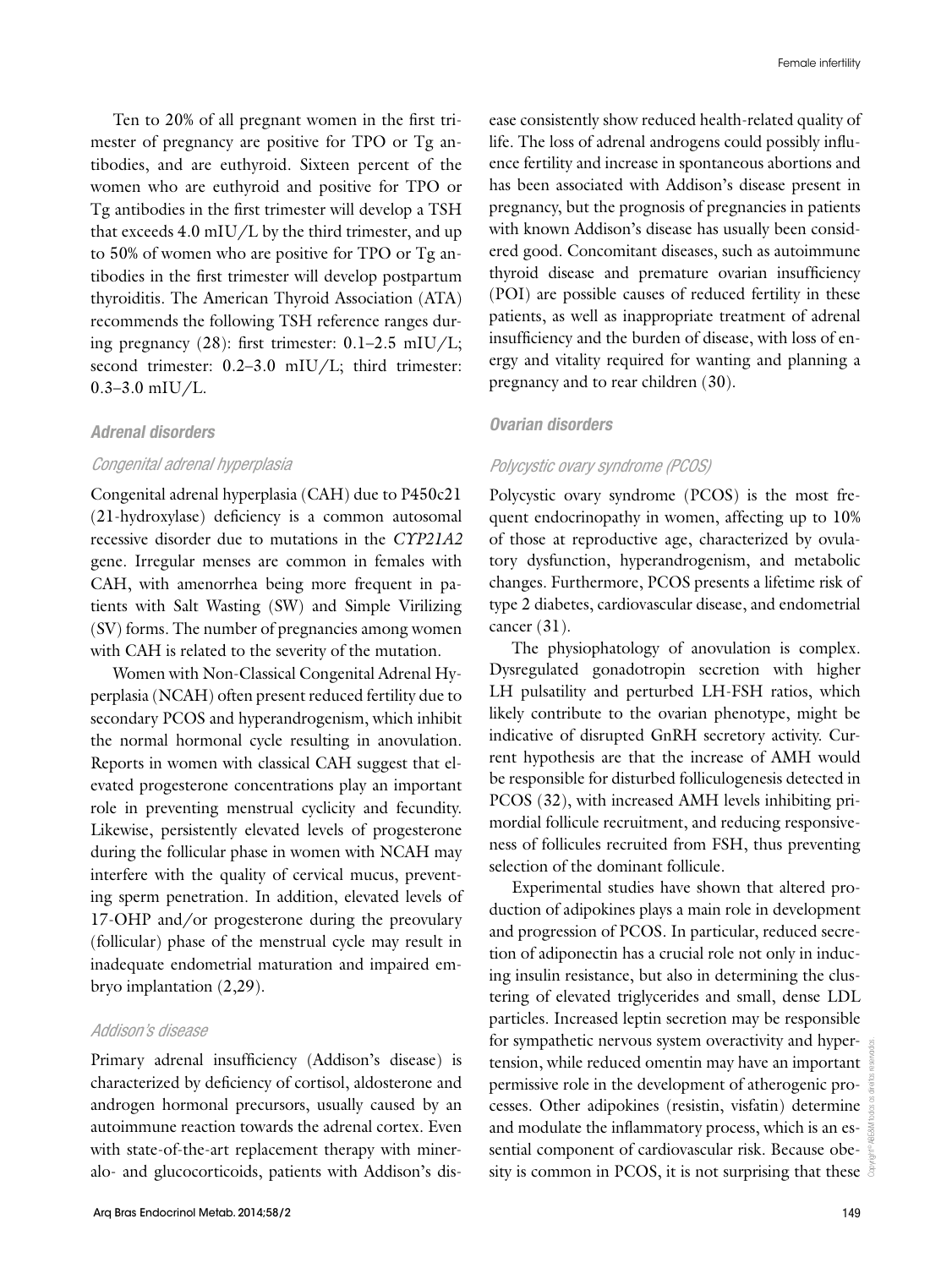patients present altered adipokine levels and increased prevalence of metabolic syndrome. However, because of androgen excess, in PCOS, adipokine dysfunction is particularly severe (33).

Useful research and diagnostic criteria arose from an expert meeting in Rotterdam (34), where it was recommended that PCOS should be defined when at least two of the following three features were present, after exclusion of other etiologies: (i) oligo- or anovulation, (ii) clinical and/or biochemical hyperandrogenism, or (iii) polycystic ovary appearance at an ultrasound (ovarian volume 10 ml and/or 12 follicles less than 9 mm in size). These criteria effectively created different phenotypes of PCOS as criticized by the AE-PCOS Society, which recommends the presence of clinical/biochemical hyperandrogenism and one other criterion for diagnosis (35).

When comparing the severe PCOS phenotype (hyperandrogenism, chronic anovulation, and polycystic ovaries: type I classic PCOS) with patients presenting hyperandrogenism and chronic anovulation but normal ovaries (type II PCOS), the patients with polycystic ovaries had a higher luteinizing hormone/follicle-stimulating hormone (LH/FSH) ratio. Ovulation in type II PCOS was relatively common (28.8% of patients), and milder clinical and endocrine alterations compared to classic PCOS phenotypes were found. The normoandrogenic phenotype was relatively uncommon. These patients had a normal body mass index, insulin sensitivity, and free androgen index, but showed increased levels of LH and LH/FSH ratio (36).

## *Premature ovarian failure*

Premature ovarian failure or insufficiency (POI), is a disorder characterized by amenorrhoea, low estrogen and increased gonadotropin levels in women aged < 40 years. POI is the result of premature exhaustion of the follicular pool, or can be attributed to follicular dysfunction, for example, owing to mutations in the follicle-stimulating hormone receptor or steroidogenic cell autoimmunity (2).

Moreover, advances in cancer therapeutics have led to increasing survival rates for both pediatric and adult malignancies. Given the gonadotoxic effect of many cancer treatments, more women develop POI. A marker that predicts whether women are at risk of POI would, therefore, aid in early diagnosis and fertility counselling. Anti-Müllerian hormone (AMH), a growth factor produced solely by small, growing follicles in the ovary, might constitute such a marker, as serum levels of this hormone correlate strongly with the number of growing follicles. In addition, AMH could potentially help to assess the progression of ovarian senescence, as serum AMH levels are independent of hypothalamicpituitary-gonadal axis function, and decrease to undetectable levels at menopause. The most established role for AMH measurement is in women about to start IVF treatments, identifying women whose response will be poor, thus tailoring protocols and expectations (37,38).

## PRINCIPLES OF TREATMENT

Endocrine disorders should be addressed and body weight normalized. So, hyperprolactinemia should be treated with dopamine agonists, hypothyroidism replaced with L-tyroxine, and so on. Upon correction, if anovulation persists and ovulation stimulation is still needed, specific treatments are cited below. Depending on the type of anovulation, different drugs are employed. Ovulation stimulation should always be monitored by serial transvaginal US, because ovarian cysts and hyperstimulation syndrome can occur even with oral agents in low doses.

Hypogonadotrophic anovulation of hypothalamic origin can be treated with pulsatile gonadotrophinreleasing hormone administration by means of a pump. Pregnancy rates range from 80% to 93% after 6 and 12 months respectively, and are mostly single (39). Ovulation stimulation in pituitary or hypothalamic disorders can be also performed with injectable gonadotropins (purified FSH or a mixture of FSH and LH), starting from days 2 or 3 of the cycle, in step-up or step-down protocols, with dosis ranging from 37.5 to 150 IU/day during 10-14 days. When the dominant follicle reaches 18 mm an HCG injection is provided to simulate the LH surge and cause ovulation. The luteal phase is usually supplemented with progesterone.

Normogonadotropic anovulation, comprising PCOS, represents the largest group of patients. Initial treatment should be performed with clomiphene citrate 50 mg/day during 5 days in the beginning of the cycle. The dose can be increased up to 150 mg/day in case of no response, but clomiphene use should be limited to 6 cycles. Ovulation, pregnancy and live birth rates reach 73%, 36% and 29% per woman, respectively (40), with multiple pregnancies reported in up to 7% to 10% of the pregnancies (41). Resistant women, or those who do not conceive after six months should be offered go-

Copyright© ABE&M todos os direitos reservados.

Š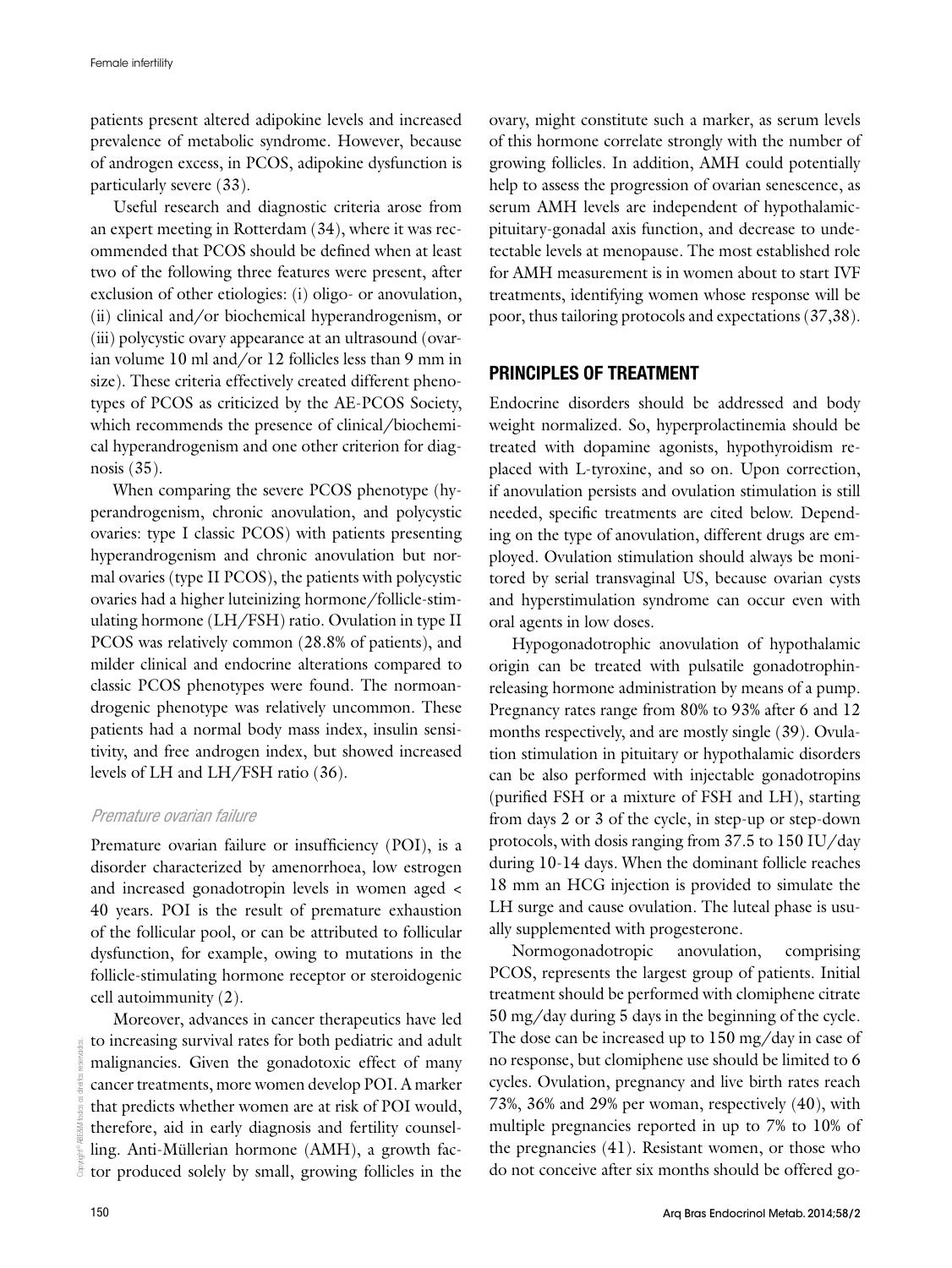nadotropins or other treatments. In PCOS patients, conventional dose gonadotropin regimens have higher risk of multiple pregnancies and severe ovarian hyperstimulation syndrome, but low-dose FSH regimens show monofollicular ovulation in 70% of the patients, and a cumulative pregnancy rate of 55% to 70%, with rates of ovarian hyperstimulation syndrome and multiple pregnancy of less than 1% and 6%, respectively.

Metformin may be added to clomiphene in insulin-resistant patients. A recent Cochrane review (42) described that co-treatment with metformin and clomiphene improved ovulation and clinical pregnancy rates, but not livebirth rate compared with clomiphene citrate alone. However, in obese women and in those resistant to clomiphene, metformin association was described to improve live birth rates (43). Although we reported a rare triplet pregnancy after metformin, this drug is usually not associated with ovarian hyperstimulation or multiple pregnancies (44).

When medical treatment fails in PCOS patients, laparoscopic ovarian drilling is the next option (5).

For established hypergonadotropic anovulation, egg donation is the standard procedure. Women at risk for hypergonadotropic hypogonadism should be informed about oocyte or ovarian tissue cryopreservation, an option now available that can help their future pregnancy attempts.

Disclosure: no potential conflict of interest relevant to this article was reported.

## **REFERENCES**

- 1. Practice Committee of the American Society for Reproductive Medicine. Definitions of infertility and recurrent pregnancy loss. Fertil Steril. 2008;90(5 Suppl):S60.
- 2. Unuane D, Tournaye H, Velkeniers B, Poppe K. Endocrine disorders & female infertility. Best Pract Res Clin Endocrinol Metab. 2011;25(6):861-73.
- 3. Templeton A. Infertility and the establishment of pregnancy overview. Br Med Bull. 2000;56:577-87.
- 4. Monteiro L, Clapauch R. Insuficiência de corpo lúteo. Femina. 1991;19(8):597-604.
- 5. Li RHW, Ng EHY. Management of anovulatory infertility. Best Pract Res Clin Obstet Gynaecol 2012;26:757-68.
- 6. Clapauch R. Infertilidade conjugal. In: Mario Vaisman (org.). Endocrinologia Clínica. Rio de Janeiro: Editora Cultura Médica; 1998. p. 209-18.
- 7. Scott RT Jr, Elkind-Hirsch KE, Styne-Gross A, Miller KA, Frattarelli JL. The predictive value for in vitro fertility delivery rates is greatly impacted by the method used to select the threshold between normal and elevated basal follicle-stimulating hormone. Fertil Steril. 2008;89:868-78.
- 8. Seifer DB, Lambert-Messerlian G, Hogan JW, Gardiner AC, Blazar AS, Berk CA. Day 3 serum inhibin-B is predictive of assisted reproductive technologies outcome. Fertil Steril. 1997;67:110-4.
- 9. Miller PB, Soules MR. The usefulness of a urinary LH kit for ovulation prediction during menstrual cycles of normal women. Obstet Gynecol. 1996;87(1):13-7.
- 10. Ghazeeri GS, Vongprachanh P, Kutteh WH. The predictive value of five different urinary LH kits in detecting the LH surge in regularly menstruating women. Int J Fertil Womens Med. 2000;45(5):321-6.
- 11. Jokubkiene L, Sladkevicius P, Rovas L, Valentin L. Assessment of changes in volume and vascularity of the ovaries during the normal menstrual cycle using three-dimensional power Doppler ultrasound. Hum Reprod. 2006;21(10):2661-8.
- 12. Kerin J. Ovulation detection in the human. Clin Reprod Fertil. 1982;1(1):27-54.
- 13. Montgomery GW, Zondervan KT, Nyholt DR. The future for genetic studies in reproduction. Mol Hum Reprod. 2014;20(1):1-14.
- 14. Gungor I, Rathfisch G, Kizilkaya Beji N, Yarar M, Karamanoglu F. Risk-taking behaviours and beliefs about fertility in university students. J Clin Nurs. 2013 Aug 19 [Epub ahead of print].
- 15. Leeners B, Geraedts K, Imthurn B, Stiller R. The relevance of age in female human reproduction--current situation in Switzerland and pathophysiological background from a comparative perspective. Gen Comp Endocrinol. 2013;188:166-74.
- 16. Yilmaz N, Kilic S, Kanat-Pektas M, Gulerman C, Mollamahmutoglu L. The relationship between obesity and fecundity. J Womens Health (Larchmt). 2009;18(5):633-6.
- 17. Meeker JD, Benedict MD. Infertility, pregnancy loss and adverse birth outcomes in relation to maternal secondhand tobacco smoke exposure. Curr Womens Health Rev. 2013;9(1):41-9.
- 18. Gordon CM. Functional hypothalamic amenorrhea. N Engl J Med. 2010;263:365-71.
- 19. Caronia LM, Martin C, Welt CK, Sykiotis GP, Quinton R, Thambundit A, et al. A genetic basis for functional hypothalamic amenorrhea. N Engl J Med. 2011;364(3):215-25.
- 20. Linna MS, Raevuori A, Haukka J, Suvisaari JM, Suokas JT, Gissler M. Reproductive health outcomes in eating disorders. Int J Eat Disord. 2013;46(8):826-33..
- 21. Melmed S, Casanueva FF, Hoffman AR, Kleinberg DL, Montori VM, Schlechte JA, et al. Diagnosis and treatment of hyperprolactinemia: an Endocrine Society clinical practice guideline. J Clin Endocrinol Metab. 2011;96(2):273-88.
- 22. Kaltsas GA, Androulakis II, Tziveriotis K, Papadogias D, Tsikini A, Makras P, et al. Polycystic ovaries and the polycystic ovary phenotype in women with active acromegaly. Clin Endocrinol (Oxf). 2007;67:917-22.
- 23. Kaltsas GA, Korbonits M, Isidori AM, Webb JA, Trainer PJ, Monson JP, et al. How common are polycystic ovaries and the polycystic ovarian syndrome in women with Cushing's syndrome? Clin Endocrinol (Oxf). 2000;53:493-500.
- 24. Joshi JV, Bhandarkar SD, Chadha M, Balaiah D, Shah R. Menstrual irregularities and lactation failure may precede thyroid dysfunction or goitre. J Postgrad Med. 1993;39:137-41.
- 25. Garsi JP, Schlumberger M, Ricard M, Labbé M, Ceccarelli C, Schvartz C, et al. Health outcomes of children fathered by patients treated with radioiodine for thyroid cancer. Clin Endocrinol (Oxf). 2009;71(6):880-3.
- 26. Krassas GE, Poppe K, Glinoer D. Thyroid function and human reproductive health. Endocr Rev. 2010;31(5):702-55.
- 27. Garber JR, Cobin RH, Gharib H, Hennessey JV, Klein I, Mechanick JI, et al.; American Association of Clinical Endocrinologists and American Thyroid Association Taskforce on Hypothyroidism in Adults. Clinical practice guidelines for hypothyroidism in adults: cosponsored by the American Association of Clinical Endocrinologists and the American Thyroid Association. Endocr Pract. 2012;18(6):988-1028.

Copyright© ABE&M todos os direitos reservados.

opyright